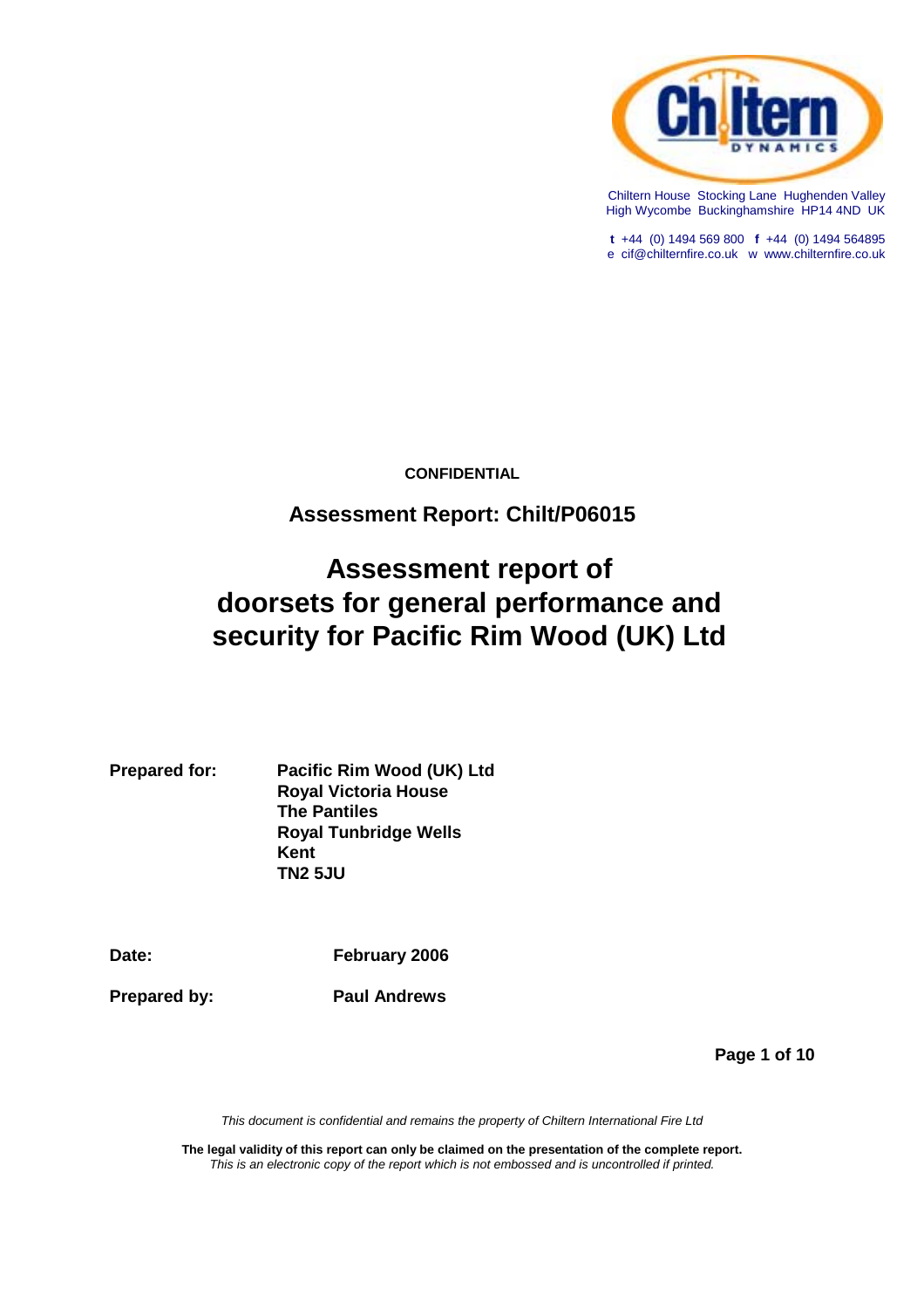

# **Contents**

### Page No

| $\overline{2}$ |                                                                              |  |
|----------------|------------------------------------------------------------------------------|--|
| 3              |                                                                              |  |
|                | General performance and security test Chilt/P03037 and Chilt/P05019 4<br>3.1 |  |
|                |                                                                              |  |
| $\overline{4}$ |                                                                              |  |
|                |                                                                              |  |
| 5              |                                                                              |  |
| 6              |                                                                              |  |
| $7^{\circ}$    |                                                                              |  |
| 8              |                                                                              |  |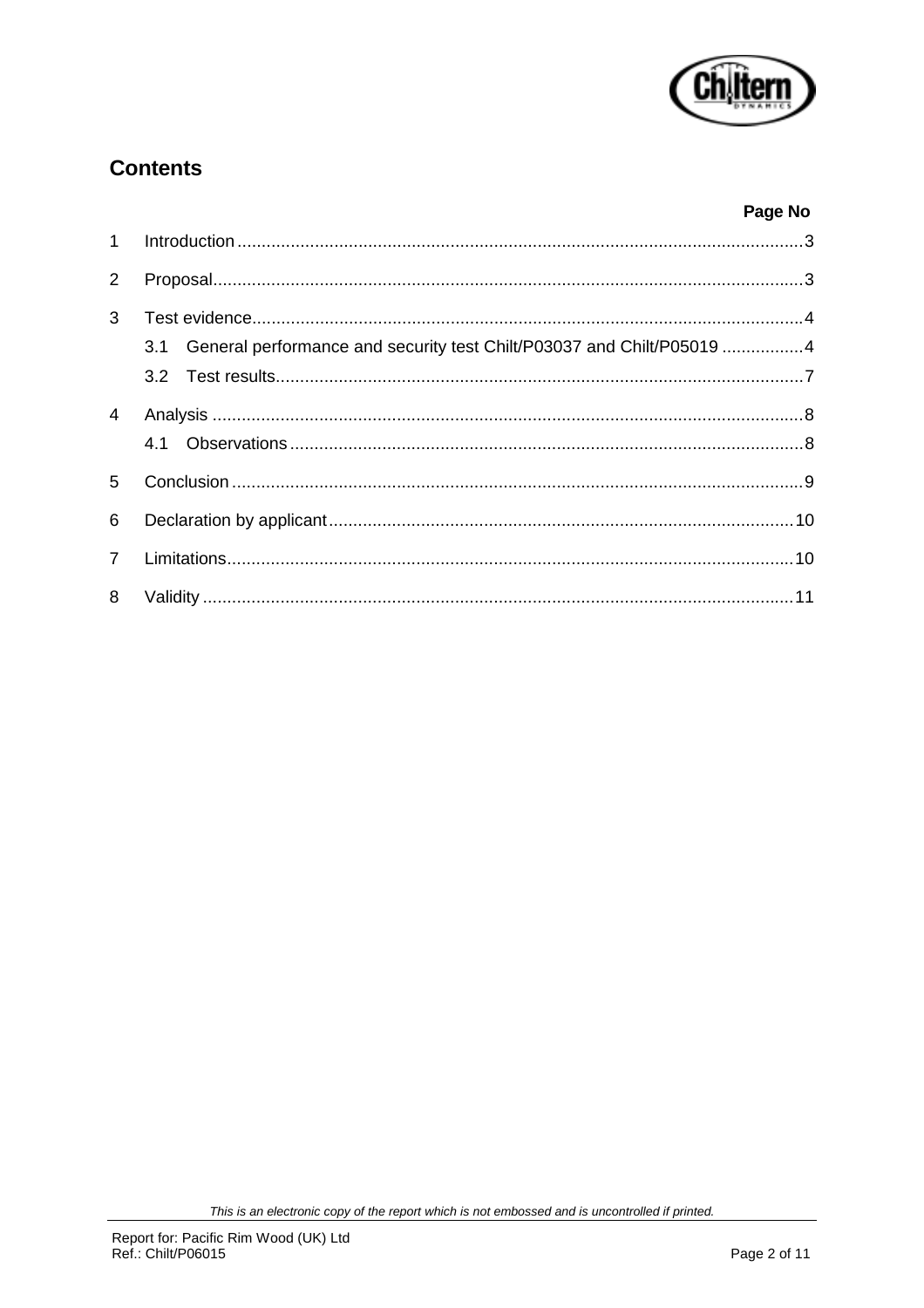

# **1 Introduction**

This assessment has been commissioned by Pacific Rim Wood (UK) Ltd and relates to the general performance and security of timber based doors. This assessment is conducted in terms of the general performance requirements for PAS 23-1: 1999 Amendments 1 and 2 and Corrigendum 1, clauses 6.2, 6.3, 6.4, 6.5, 6.6, 6.7, 6.8, 6.9, 6.10 and 6.11; and the security performance for PAS 24-1: 1999 Amendments 1 and 2, clauses A.4, A.5, A.6, A.7, A.9 and A.10.

This assessment procedure is in conformity with CDA01 Guidance on the methodology for testing/assessing hinged doorset ranges for performance in conformity with PAS 23-1: 1999 and PAS 24-1: 1999.

### **2 Proposal**

The proposal is to justify variation in leaf construction to that tested in Chilt/P03037 and Chilt/P05019. In addition allow the frames and locking systems also tested to be inter changed. Where doorsets are fitted to the external face of a building this assessment will only cover leaves with skins of plywood suitably weather protected. All the other aspects and components of the doorset are to remain the same as tested. The weather performance classification will be 800U

The door leaf variations are as follows and are referenced in the Flamebreak Technical Manual (REV. A JUNE 2003).

| Door leaf reference | <b>Nominal leaf thickness</b><br>mm | <b>Facing description and</b><br>thickness mm |
|---------------------|-------------------------------------|-----------------------------------------------|
| 430                 | 44                                  | 9 MDF                                         |
| 630                 | 45                                  | 4 or 6 ply                                    |
| FF630               | 44                                  | 6 MDF                                         |
| FF930               | 44                                  | 9 MDF                                         |
| PF 930              | 44                                  | 9 HD chipboard                                |
| 660                 | 54                                  | 6 long grain ply                              |
| FF660               | 54                                  | 6 MDF                                         |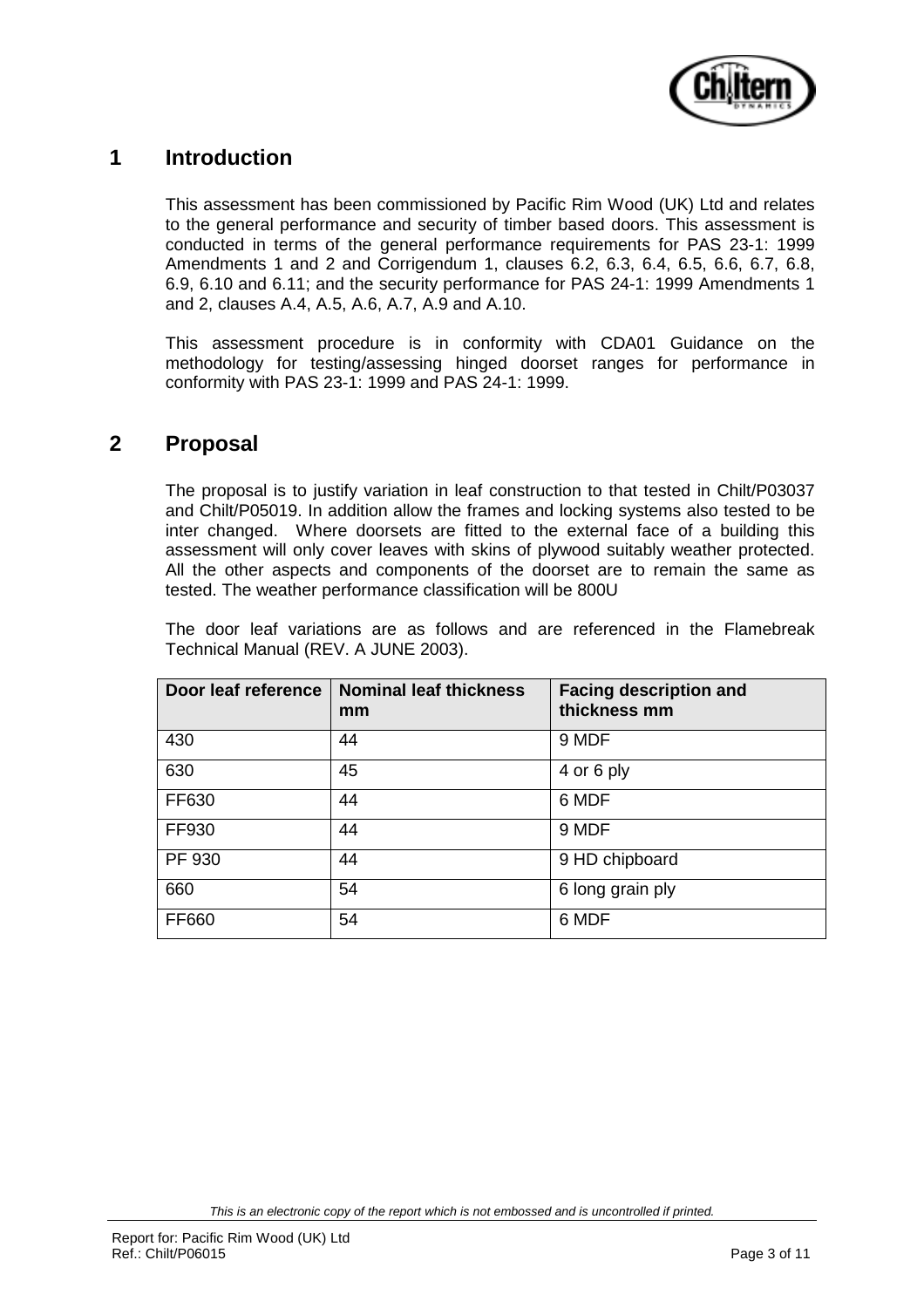

### **3 Test evidence**

#### **3.1 General performance and security test Chilt/P03037 and Chilt/P05019**

### **Description of construction (Ref. Chilt/P03037)**

The specimens were identified as FLAMEBREAK 430 door leaf and timber frame with overall frame dimensions of 938mm wide x 2070mm high x 95mm deep and leaf dimensions of 833mm wide 1977mm high x 44mm thick. The specimens were locked with a non-removable key.

#### **Door leaves (Flamebreak 430)**

|                 | <b>Material/type</b>          | Dimensions (mm)     | <b>Density</b><br>(kg/m <sup>3</sup> ) |
|-----------------|-------------------------------|---------------------|----------------------------------------|
| Core            | Albisia falcata               | 3No sheets 12 thick | 280*                                   |
| <b>Facings</b>  | Plywood                       | 4 thick             | 650*                                   |
| Adhesive Facing | Polyvinyl acetate             |                     |                                        |
| <b>Lippings</b> | Light red meranti - all faces | 10 thick            | $400 - 510*$                           |
| <b>Finish</b>   | Sikens 045 mahogany stain     |                     |                                        |

\* Stated density, not checked by laboratory \*\* Nominal density

#### **Door frame**

|                  | <b>Material/type</b>                                                | Dimensions (mm)     | <b>Density</b><br>(kg/m <sup>3</sup> ) |
|------------------|---------------------------------------------------------------------|---------------------|----------------------------------------|
| Head & jambs     | Meranti                                                             | 95 wide x 70 thick  | 400***                                 |
| <b>Stops</b>     | Integral                                                            | 45 wide x 20 deep   |                                        |
| <b>Threshold</b> | Meranti                                                             | 145 wide x 46 thick | 400***                                 |
| <b>Joint</b>     | Mortise and tenon with 2No 5mm x<br>100mm wood screws at each joint | ٠                   |                                        |
| <b>Adhesive</b>  | Pro 30 D Fudal Din EN204                                            |                     |                                        |

\* Stated density not checked by laboratory \*\* Nominal density \*\*\* Density measured by laboratory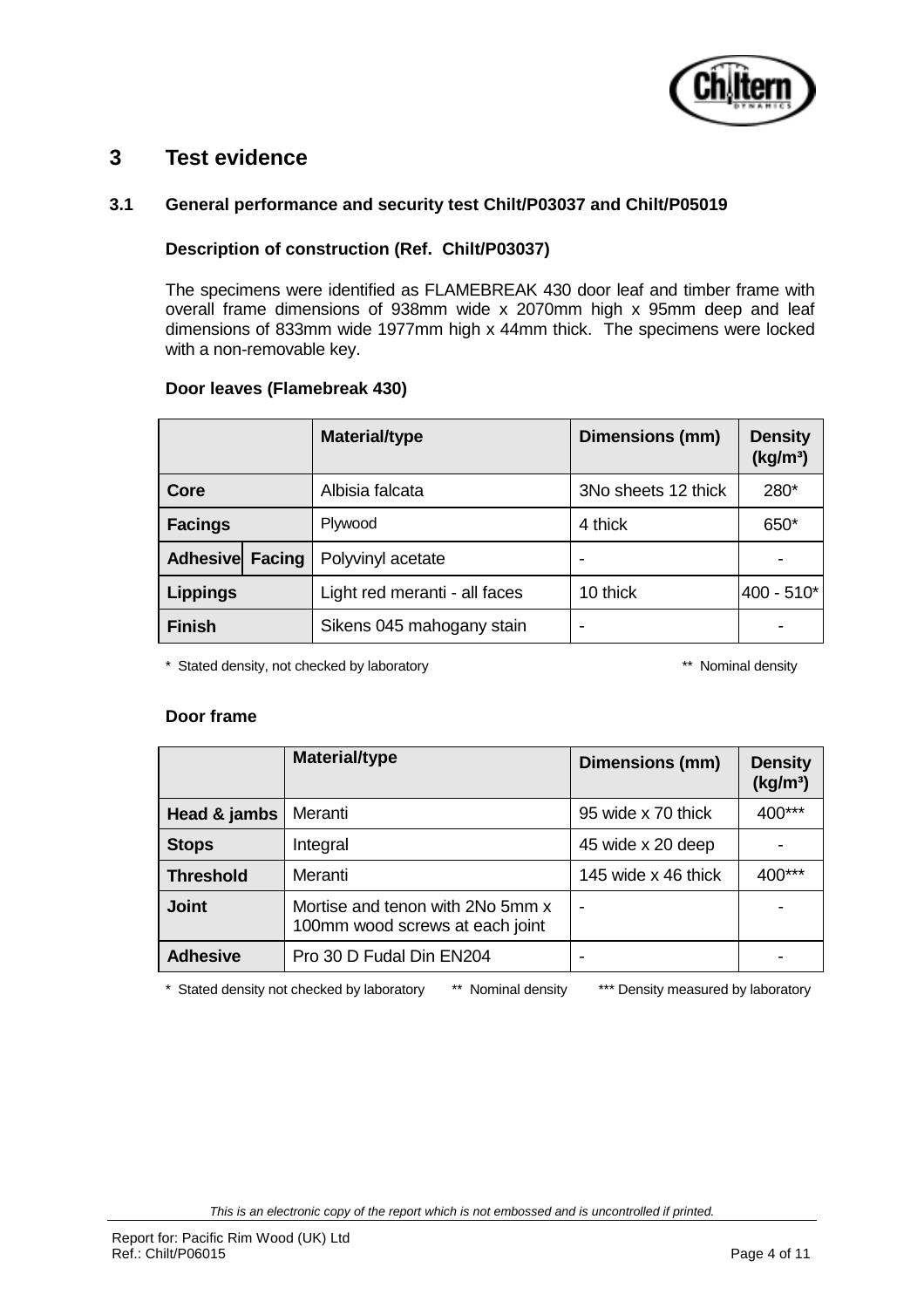

#### **Hardware**

|                      |             | <b>Make/type</b>                                     | Size (mm)                          | <b>Fixing details</b><br>(dimensions in mm)                      |
|----------------------|-------------|------------------------------------------------------|------------------------------------|------------------------------------------------------------------|
| <b>Hinges</b>        |             | Lloyd Worral No 899<br>double pressed butt<br>hinges | 100 high x 30 wide<br>(blade size) | 4No 5 x 44 wood screws<br>per blade                              |
| Locking<br>mechanism |             | Mul-T-Lock ref. ML240                                | 250 high x 23 wide                 | 2No 4 x 50 wood screws                                           |
|                      | Keeps Upper | Supplied with lock                                   | $100 \times 25$                    | 2No 4 x 30 wood screws                                           |
|                      | Lower       | Drilled through<br>threshold plate                   |                                    |                                                                  |
| <b>Centre</b>        |             | Supplied with lock                                   | 250 high x 30 wide                 | 4No 4 x 30 wood screws                                           |
| <b>Handles</b>       |             | Mul-T-Lock Junior                                    | 127 lever length<br>30 diameter    | 6No 6 x 50 machine<br>screws                                     |
| <b>Cylinder</b>      |             | Mul-T-Lock European<br>profile ref. 51102134         |                                    | 2No 8 x 32 machine<br>screws and lock nuts                       |
| <b>Hinge bolts</b>   |             | ERA security bolt ref.<br>740-52                     | 16 long x 12<br>diameter           | Fitted by integral push<br>fitting barbed bolt into<br>door leaf |
| <b>Threshold</b>     |             | Base plate non<br>ferrous                            | 31 wide x 3 thick x<br>1930 long   | 4 x 30 wood screws at<br>50 from corners and<br>100 centres      |

# **Perimeter sealing details**

|                        |                 | <b>Make/type</b>                                                                           | Size (mm)                                        | <b>Location</b>                         |
|------------------------|-----------------|--------------------------------------------------------------------------------------------|--------------------------------------------------|-----------------------------------------|
| Door edges             |                 | Schlegel Qlon blade seal                                                                   | 8 blade length                                   | Perimeter of the<br>external door frame |
| Frame<br>reveal        | Head &<br>jambs | None fitted                                                                                |                                                  |                                         |
|                        |                 | <b>Threshold</b> High impact PVC with<br>flexible blade seal from<br>Lloyd Worral ref. TSB | 12 high $x$ 5 wide<br>upstand<br>10 blade length | Push fitted into the<br>threshold       |
| <b>Seal continuity</b> |                 | Seals uninterrupted by<br>hardware                                                         |                                                  |                                         |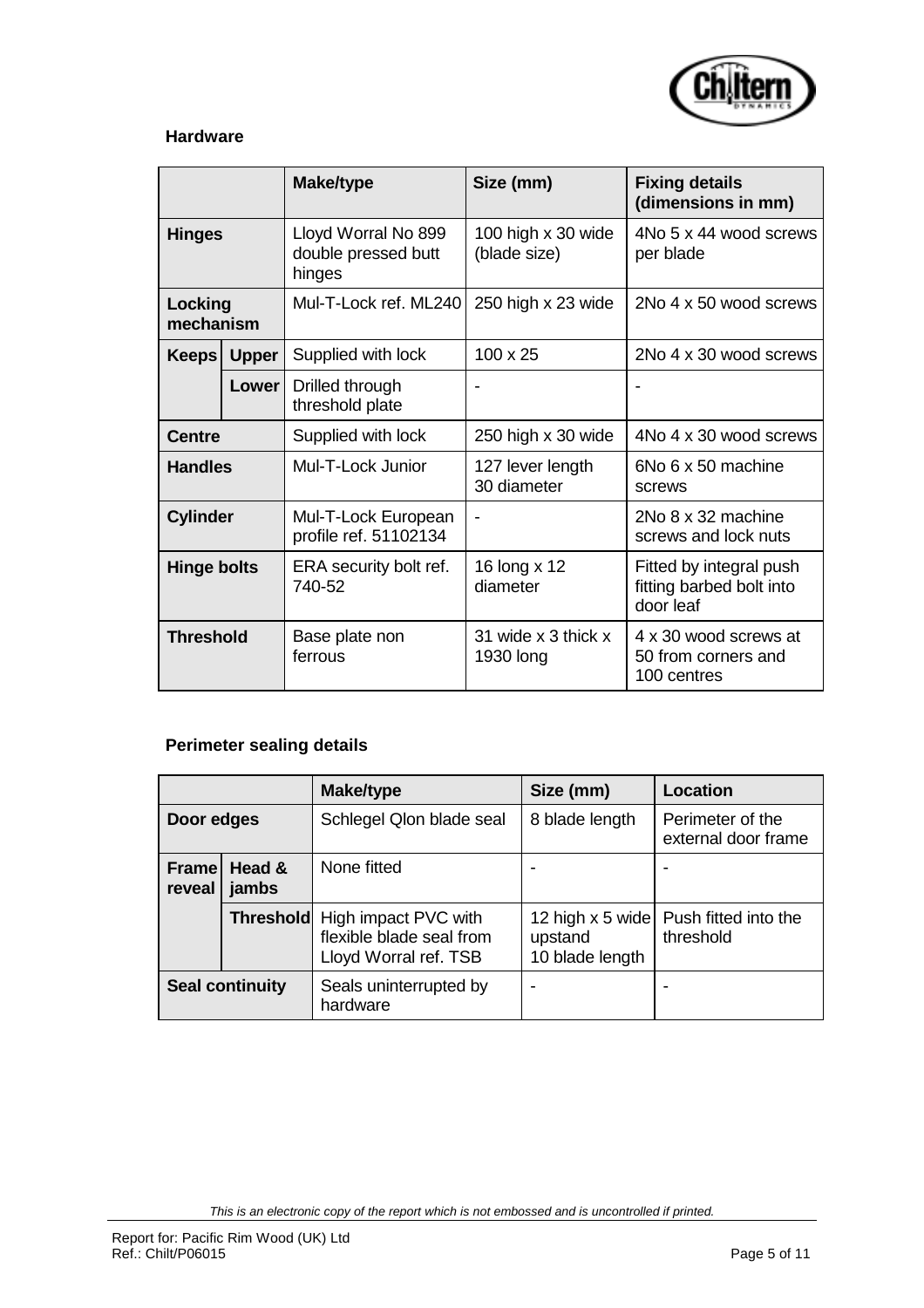

### **Glazing**

|                               |                 | Make/type/size (mm)                                                          | Location                                     |
|-------------------------------|-----------------|------------------------------------------------------------------------------|----------------------------------------------|
| Glass type &<br>configuration |                 | 4 thick toughened glass                                                      |                                              |
| <b>Overall aperture size</b>  |                 | 165 wide x 370 high                                                          |                                              |
| <b>Sight size</b>             |                 | 125 wide x 325 high                                                          | Centre of door leaf 250<br>from the top edge |
| <b>Sealants</b>               |                 | Dow Corning mastic ref. 796                                                  | Between glass and bead                       |
| <b>Glazing bead</b>           |                 | 26 wide x 15 high with $10^{\circ}$<br>chamfer and 7 x 7 bolection<br>return | Both internal and external<br>face           |
| <b>Bead</b><br>fixing         | <b>Internal</b> | 30 long steel glazing pins                                                   | Nominal 50 from corners<br>and 50 centres    |
|                               | <b>External</b> | 4 x 32 security wood screws                                                  | Nominal 50 from corners<br>and 50 centres    |

### **Door leaves (Flamebreak FF 930) (Ref. Chilt/P05019)**

The specimens were identified as FLAMEBREAK FF930 door leaf and timber frame with overall frame dimensions of 1345mm wide x 2034mm high x 90mm deep and leaf dimensions of 1242mm wide 1978mm high x 44mm thick. The specimens were locked with a non-removable key.

|                                          | <b>Material/type</b>          | Dimensions (mm)     | <b>Density</b><br>(kg/m <sup>3</sup> ) |
|------------------------------------------|-------------------------------|---------------------|----------------------------------------|
| Core                                     | Albisia falcata               | 3No sheets 12 thick | 280*                                   |
| <b>Facings</b>                           | MDF                           | 9 thick             | $700**$                                |
| <b>Adhesive Facing Polyvinyl acetate</b> |                               |                     |                                        |
| <b>Lippings</b>                          | Light red meranti - all faces | 10 thick            | $400 - 510*$                           |
| <b>Finish</b>                            | Sikens 045 mahogany stain     |                     |                                        |

\* Stated density, not checked by laboratory \*\* Nominal density

### **Door frame**

|                 | <b>Material/type</b>                                              | <b>Dimensions</b><br>(mm) | <b>Density</b><br>(kg/m <sup>3</sup> ) |
|-----------------|-------------------------------------------------------------------|---------------------------|----------------------------------------|
| Head & jambs    | Sapele                                                            | 90 wide x 70 thick        | 640**                                  |
| <b>Stops</b>    | Integral                                                          | 45 wide x 20 deep         |                                        |
| <b>Joint</b>    | Mortise and tenon with 2No 5mm x<br>100 wood screws at each joint |                           |                                        |
| <b>Adhesive</b> | Pro 30 D Fudal Din EN204                                          |                           |                                        |

\* Stated density, not checked by laboratory \*\* Nominal density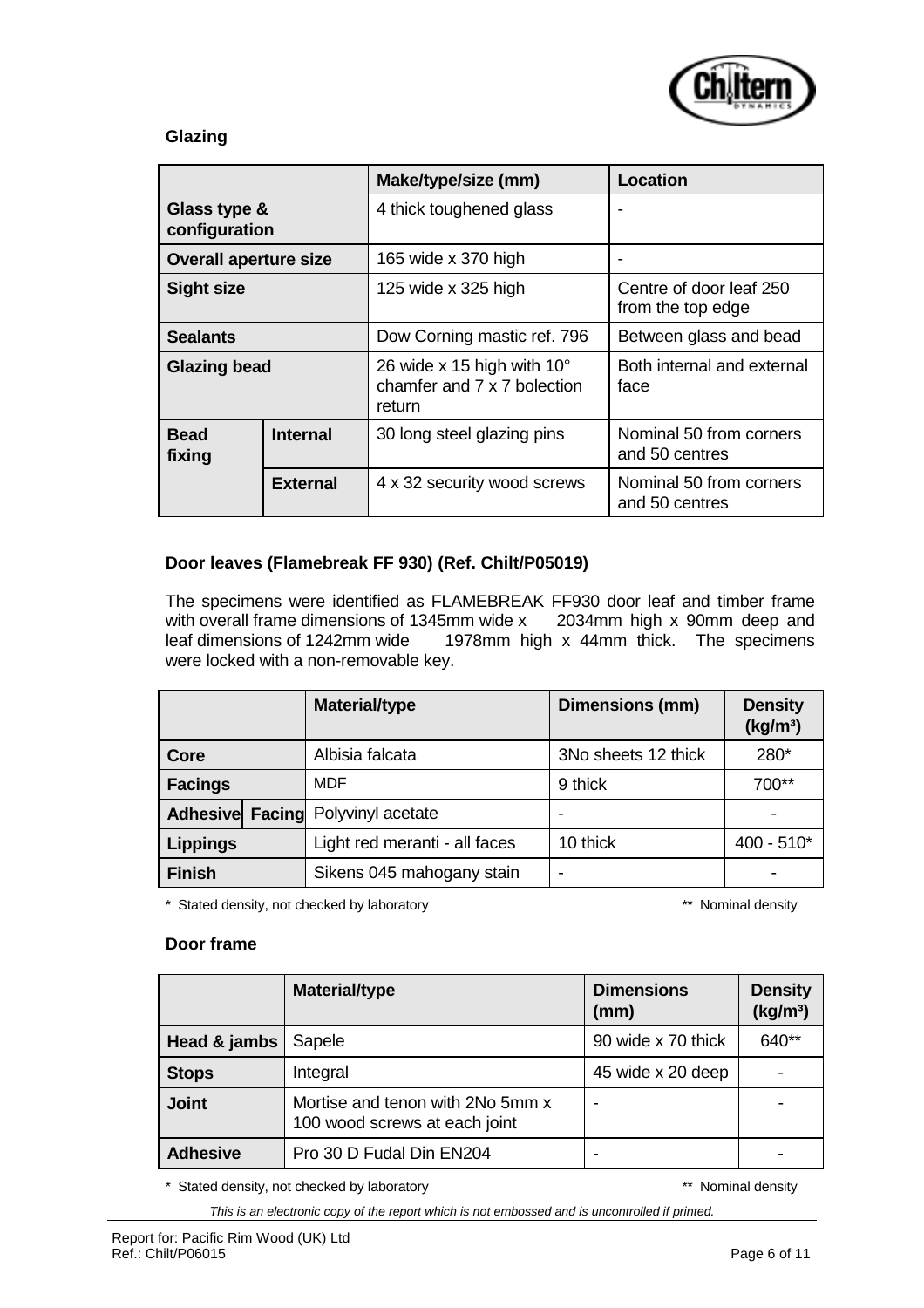

#### **Hardware**

|                      | Make/type                                            | Size (mm)                          | <b>Fixing details</b><br>(dimensions in mm) |
|----------------------|------------------------------------------------------|------------------------------------|---------------------------------------------|
| <b>Hinges</b>        | Lloyd Worral No 899<br>double pressed butt<br>hinges | 100 high x 30<br>wide (blade size) | 4No 5 x 44 wood screws<br>per blade         |
| Locking<br>mechanism | Mul-T-Lock ref. ML240                                | 250 high x 23<br>wide              | 2No 4 x 50 wood screws                      |
| Keep                 | Supplied with lock                                   | 250 high x 30<br>wide              | 4No 4 x 30 wood screws                      |
| <b>Handles</b>       | Mul-T-Lock Junior                                    | 127 lever length<br>30 diameter    | 6No 6 x 50 machine screws                   |
| <b>Cylinder</b>      | Mul-T-Lock European<br>profile ref. 51102134         | $\blacksquare$                     | 2No 8 x 32 machine<br>screws and lock nuts  |

### **3.2 Test results**

### **Table 1 Summary of testing procedure and results**

| Summary of testing procedure                                                           | Result                            |
|----------------------------------------------------------------------------------------|-----------------------------------|
| Chilt/P03037                                                                           | Pass                              |
| PAS 23-1: 1999, Clauses 6.2, 6.3, 6.4,<br>6.5, 6.6, 6.7, 6.8, 6.9, 6.10, 6.11 and 6.14 | Weather performance category 800U |
| Chilt/P03037                                                                           | Pass                              |
| PAS 24-1: 1999, Clauses A.4, A.5, A.6,<br>A.7, A.9 and A.10                            |                                   |
| Chilt/P05019                                                                           | Pass                              |
| PAS 23-1: 1999, Clause 6.10                                                            |                                   |
| Chilt/P05019                                                                           | Pass                              |
| Clause A.6, A.7 and A.10                                                               |                                   |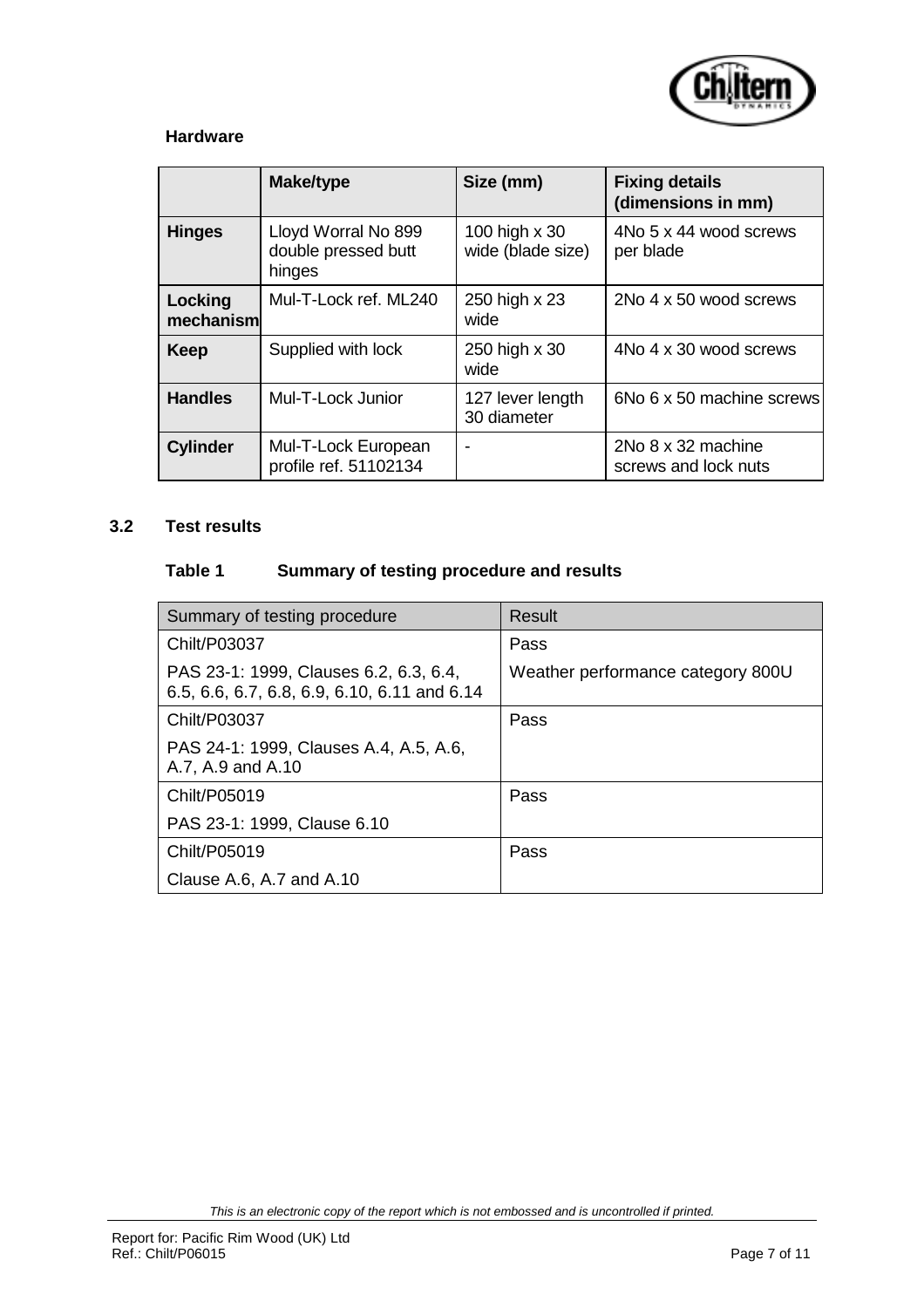

### **4 Analysis**

#### **4.1 Observations**

In order to justify the variation of door leaves, frames and locking systems it must be first established that the performance of the doorsets was stable and exhibited no signs of weakness that maybe exacerbated by the changes proposed.

It can be seen from the observations below, taken during the testing, that there were no issues recorded relating to the doorsets failing to conform to the requirements of the standards.

| Chilt/P03037<br>PAS 23-1 Clauses | Comment                         | <b>Results</b>          |
|----------------------------------|---------------------------------|-------------------------|
| 6.2                              | No damage apparent              | Pass                    |
| 6.3                              | Achieved exposure category 800u |                         |
| 6.4                              | No damage apparent              | Pass                    |
| 6.5                              | No damage apparent              | Pass                    |
| 6.6                              | No damage apparent              | Pass                    |
| 6.7                              | No damage apparent              | Pass                    |
| 6.8                              | No damage apparent              | Pass                    |
| 6.9                              | No damage apparent              | Pass                    |
| 6.10                             | No damage apparent              | Pass                    |
| 6.11                             | No damage apparent              | Pass                    |
| 6.14                             | No damage apparent              | Pass                    |
|                                  |                                 |                         |
| $C$ bilt/D02027                  | Commonnt                        | $D_{\alpha\alpha}$ ulto |

#### **Table 2 Comments on testing**

| <b>Chilt/P03037</b><br>PAS 24-1 Clauses | Comment                                | <b>Results</b>                           |
|-----------------------------------------|----------------------------------------|------------------------------------------|
| A.4                                     | No damage apparent                     | Pass                                     |
| A.5                                     | No damage apparent                     | Pass                                     |
| A.6                                     | No damage apparent                     | Pass                                     |
| A.7                                     | No alternative loading points<br>found | <b>No</b><br>Vulnerability<br>identified |
| A.9                                     | No damage apparent                     | Pass                                     |
| A.10                                    | No damage apparent                     | Pass                                     |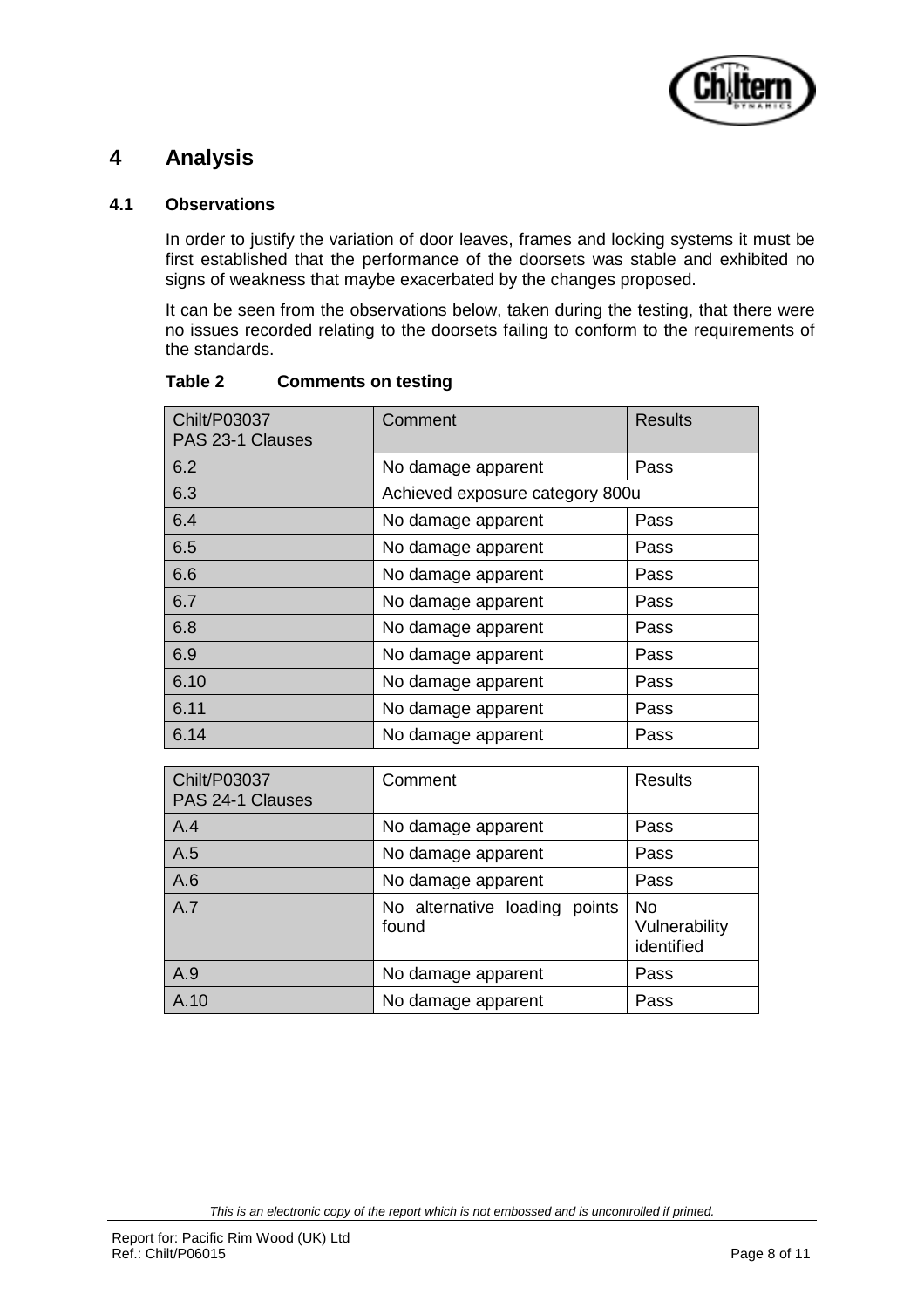

#### **Table 3**

| Chilt/P05019<br>PAS 23-1 Clauses | Comment                                | <b>Results</b>                     |
|----------------------------------|----------------------------------------|------------------------------------|
| 6.10                             | No damage apparent                     | Pass                               |
|                                  |                                        |                                    |
| Chilt/P05019<br>PAS 24-1 Clauses | Comment                                | <b>Results</b>                     |
| A.6                              | No damage apparent                     | Pass                               |
| A.7                              | No alternative loading points<br>found | No.<br>Vulnerability<br>identified |
| A.10                             | No damage apparent                     | Pass                               |

Testing has demonstrated that due to the robustness and stiffness of the leaf core, changes of skins as detailed do not detract from the performance of the doorsets. The increased thickness of the leaf to 54mm enhances these characteristics.

In addition the doorset performance is not diminished when the two frames and lock types are interchanged

We are confident that the variations detailed will not compromise the performance of the doorset.

### **5 Conclusion**

It is our opinion that if the doorset design detailed in this assessment, subject to the proviso stated in clause 7 of this report, were to be tested in accordance with the test programme (Ref. Chilt/P03037) it would achieve the same classification.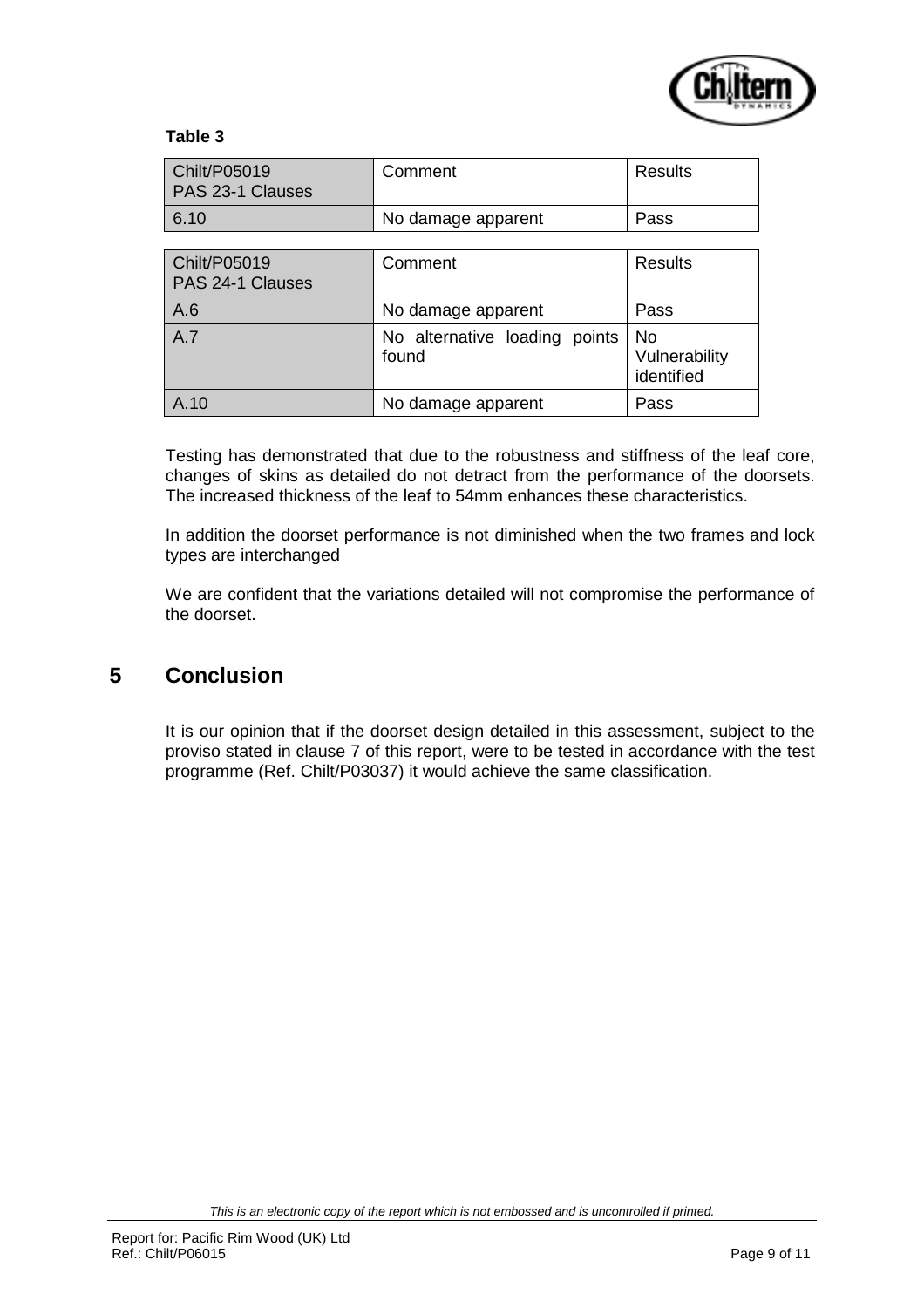

# **6 Declaration by applicant**

- 1) We confirm that the component or element of structure, which is the subject of this assessment, has not to our knowledge been subjected to the test programme against which this assessment is being made.
- 2) We agree to withdraw this assessment from circulation should the component or element of structure be subject to the test programme against which this assessment is being made.
- 3) We are not aware of any information that could adversely affect the conclusions of this assessment.
- 4) If we subsequently become aware of any such information we agree to ask the assessing authority to withdraw the assessments.

Signed:

Name:

(For and on behalf of Pacific Rim Wood (UK) Ltd

# **7 Limitations**

The following limitations apply to this assessment.

- 1) This assessment addresses itself solely to the elements and subjects discussed and does not cover any other criteria. All other details not specifically referred to should remain as tested or assessed.
- 2) This assessment is issued on the basis of test data and information to hand at the time of issue. If contradictory evidence becomes available, CIF reserves the right to withdraw the assessment unconditionally but not retrospectively.
- 3) This assessment has been carried out following the principles of CDA01 Guidance on the methodology for testing and assessing hinged doorsets.
- 4) Opinions and interpretations expressed herein are outside the scope of UKAS accreditation.
- 5) This assessment relates only to those aspects of design, materials and construction that influence the performance of the elements under test conditions. It does not purport to be a complete specification ensuring fitness for purpose and long term serviceability. It is the responsibility of the client to ensure that the element is suitable for its intended purpose.